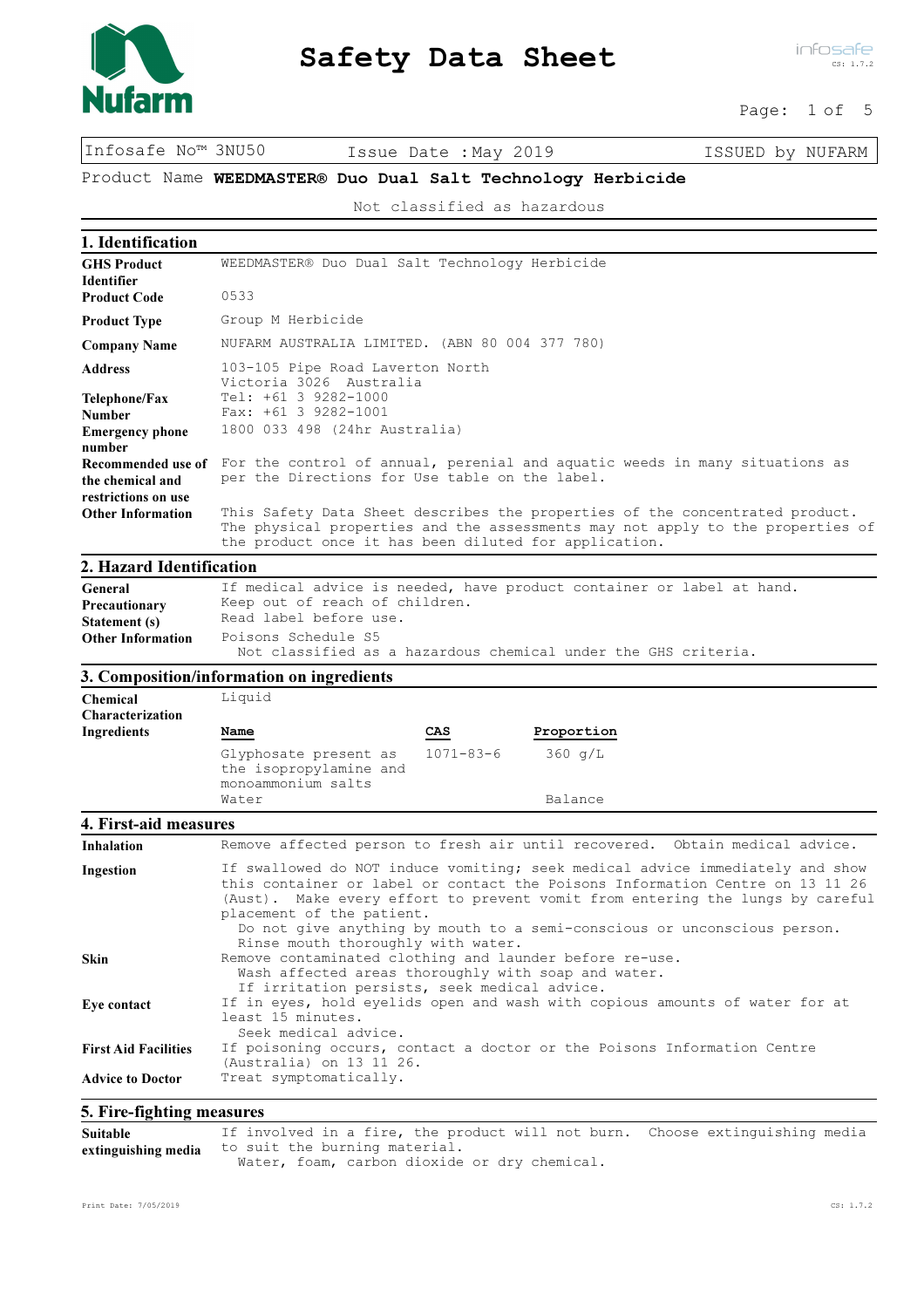

Page: 2 of 5

| Infosafe No™ 3NU50                                          |  | Issue Date : May 2019 |  | ISSUED by NUFARM |  |
|-------------------------------------------------------------|--|-----------------------|--|------------------|--|
| Product Name WEEDMASTER® Duo Dual Salt Technology Herbicide |  |                       |  |                  |  |

Not classified as hazardous

| Hazards from                   | Keep upwind.                                                                                                                                                                                                                                   |
|--------------------------------|------------------------------------------------------------------------------------------------------------------------------------------------------------------------------------------------------------------------------------------------|
| <b>Combustion</b>              | This product, or spray solutions of this product, react with galvanised                                                                                                                                                                        |
| <b>Products</b>                | steel or unlined steel (except stainless steel) containers and tanks, to<br>produce hydrogen gas which may form a highly flammable or explosive gas<br>mixture.<br>If involved in a major fire, could evolve oxides of nitrogen or phosphorus. |
| <b>Special Protective</b>      | Breathable air apparatus may have to be worn if material is involved in fires                                                                                                                                                                  |
| <b>Equipment for fire</b>      | especially in confined spaces.                                                                                                                                                                                                                 |
| fighters                       |                                                                                                                                                                                                                                                |
| <b>Other Information</b>       | STOP FIRE WATER FROM ENTERING DRAINS OR WATER BODIES.                                                                                                                                                                                          |
|                                |                                                                                                                                                                                                                                                |
| 6. Accidental release measures |                                                                                                                                                                                                                                                |

| Spills & Disposal                   | Contain spill and absorb with clay, sand, soil or proprietary absorbent (such<br>as vermiculite).                                                                          |
|-------------------------------------|----------------------------------------------------------------------------------------------------------------------------------------------------------------------------|
| Environmental<br><b>Precautions</b> | Collect in sealed open top containers for disposal.<br>Final clean-up with degreasing agent or detergent is advised.<br>Prevent from entering drains, waterways or sewers. |

## 7. Handling and storage

| $\ldots$                    |                                                                              |
|-----------------------------|------------------------------------------------------------------------------|
| <b>Precautions for Safe</b> | For personal protective equipment (PPE) and hygiene advice, refer Section 8. |
| Handling                    | Do NOT spray in high winds.                                                  |
| <b>Conditions for safe</b>  | Store in the closed, original container in a cool, well ventilated area.     |
| storage, including          | Do not store for prolonged periods in direct sunlight.                       |
| any incompatabilities       | Keep container tightly sealed and do not store with seed, fertilisers or     |
|                             | foodstuffs.                                                                  |
| <b>Other Information</b>    | Always read the label and any attached leaflet before use.                   |

### 8. Exposure controls/personal protection

| Occupational               | No exposure standard has been established for this product.                                                                                                                              |
|----------------------------|------------------------------------------------------------------------------------------------------------------------------------------------------------------------------------------|
| exposure limit values      |                                                                                                                                                                                          |
| Appropriate                | No special ventilation required.                                                                                                                                                         |
| engineering controls       |                                                                                                                                                                                          |
| <b>Personal Protective</b> | When preparing product for use wear elbow-length PVC gloves and face shield or                                                                                                           |
| Equipment                  | goggles.<br>When using controlled droplet applicator, wear protective waterproof<br>clothing and impervious footwear.                                                                    |
| <b>Hygiene Measures</b>    | After each day's use, wash contaminated clothing and safety equipment.<br>After use and before eating, drinking or smoking, wash hands, arms and face<br>thoroughly with soap and water. |
| <b>Requirements</b>        | Check State or Territory regulations that require people who use pesticides in                                                                                                           |
| <b>Concerning Special</b>  | their job or business to have training in the application of the materials.                                                                                                              |
| Training                   |                                                                                                                                                                                          |

### 9. Physical and chemical properties

| Form                       | Liquid                                       |
|----------------------------|----------------------------------------------|
| Appearance                 | Clear green liquid                           |
| Odour                      | Faint amine odour                            |
| <b>Melting Point</b>       | $-10^{\circ}$ C                              |
| <b>Boiling Point</b>       | >100°C (water only)                          |
| <b>Solubility in Water</b> | Soluble in water.                            |
| <b>Specific Gravity</b>    | 1.179                                        |
| pН                         | $4.5 - 5.0$ (7% in water)                    |
| <b>Vapour Pressure</b>     | Active ingredient is considered non volatile |
| <b>Flash Point</b>         | None                                         |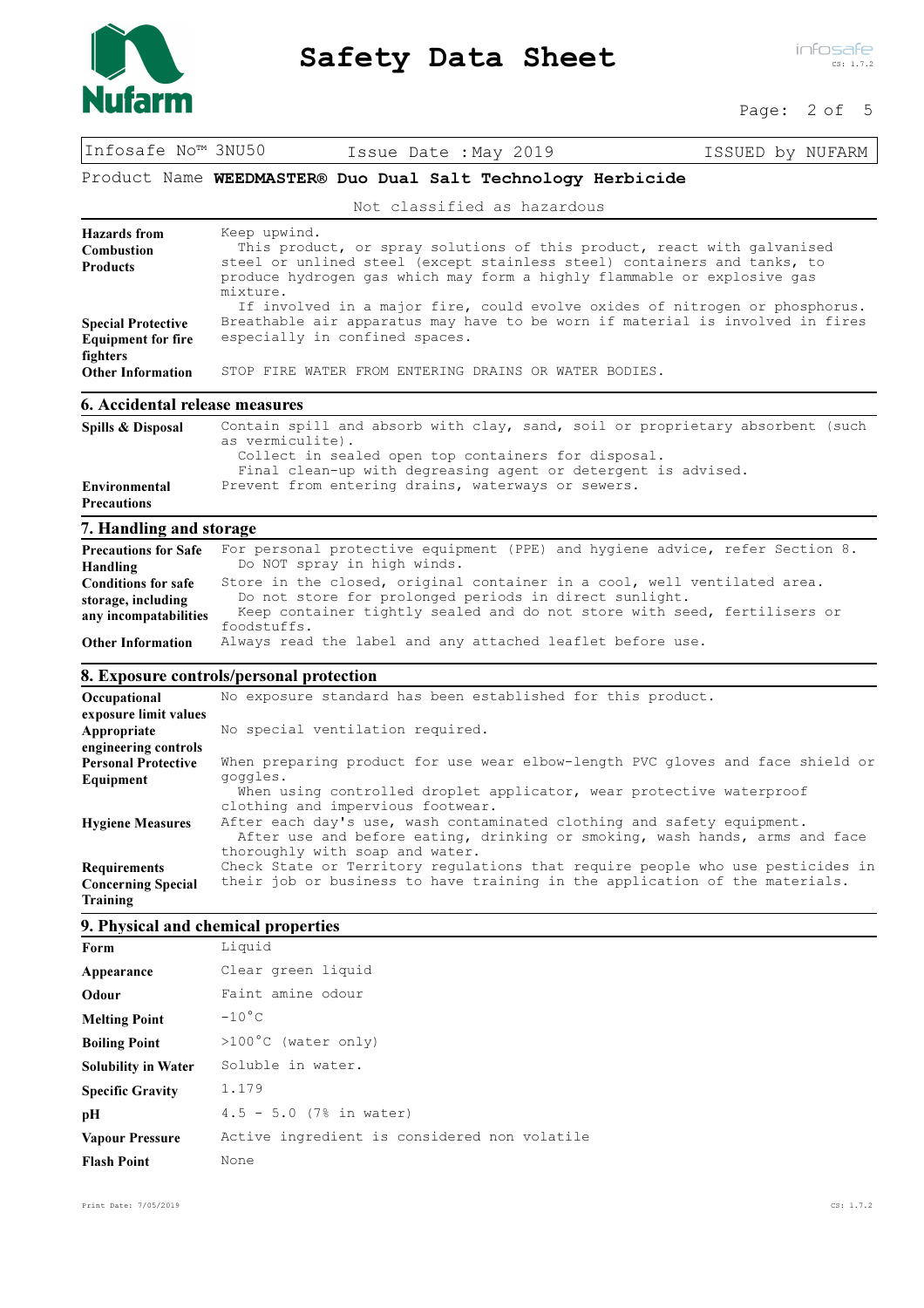

Page: 3 of 5

Infosafe No™ 3NU50 Issue Date :May 2019 ISSUED by NUFARM

Product Name WEEDMASTER® Duo Dual Salt Technology Herbicide

Not classified as hazardous

Flammability Non combustible material.

|  | 10. Stability and reactivity |  |  |  |
|--|------------------------------|--|--|--|
|--|------------------------------|--|--|--|

| Incompatible          | Corrosive to mild steel, galvanised steel and zinc.                            |
|-----------------------|--------------------------------------------------------------------------------|
| <b>Materials</b>      | Non corrosive to stainless steel, polyethylene and plastics.                   |
|                       | Do not mix, store or apply the product or spray solutions of the product in    |
|                       | galvanised steel or unlined steel (except stainless steel) containers or spray |
|                       | tanks.                                                                         |
| <b>Possibility of</b> | Avoid contact of the concentrate with strong alkalis and alkaline materials    |
| hazardous reactions   | such as lime.                                                                  |
|                       | Such contact may release isopropylamine and ammonia vapour with a fish like    |
|                       | odour, which can be an irritant to eyes.                                       |
|                       | Isopropylamine is moderately toxic, LD50 (oral, rat) is 820 mg/kg and a TLV    |
|                       | of 5 ppm (TWA) has been set.                                                   |
|                       | TLV (TWA) for ammonia is 25ppm.                                                |
| <b>Hazardous</b>      | Hazardous polymerisation is not possible.                                      |
| Polymerization        |                                                                                |

### 11. Toxicological Information

| No harmful effects are expected if the precautions on the label and this MSDS<br>are followed.                                                                                                                                                                                                                                                                                                                                                    |
|---------------------------------------------------------------------------------------------------------------------------------------------------------------------------------------------------------------------------------------------------------------------------------------------------------------------------------------------------------------------------------------------------------------------------------------------------|
| LD50 (rat) $>5,000$ mg/kg for a similar product                                                                                                                                                                                                                                                                                                                                                                                                   |
| LD50 (rabbit) >5000 mg/kg for a similar product                                                                                                                                                                                                                                                                                                                                                                                                   |
|                                                                                                                                                                                                                                                                                                                                                                                                                                                   |
| $LC50$ (rat) (4hr) >1.3 mg/l<br>LC50 concentration not reached.                                                                                                                                                                                                                                                                                                                                                                                   |
| The concentrate is of low toxicity if swallowed.<br>Amounts swallowed incidental to normal handling procedures and use are not<br>expected to cause injury.<br>Possible symptoms of exposure include: nausea, vomiting and gastrointestinal<br>discomfort and diarrhoea.                                                                                                                                                                          |
| Ingestion of a large quantity of the undiluted product may result in                                                                                                                                                                                                                                                                                                                                                                              |
| hypotension and pulmonary oedema.<br>When applying the product as a spray avoid breathing in spray mist.<br>May cause irritation to mucous membranes and respiratory tract.                                                                                                                                                                                                                                                                       |
| The concentrated product may cause slight irritation on contact.<br>Prolonged contact is likely to result in irritation.                                                                                                                                                                                                                                                                                                                          |
| The concentrate may cause irritation of the eyes.<br>Prolonged contact with the concentrate may cause damage to the eye.                                                                                                                                                                                                                                                                                                                          |
| Product is not a skin sensitiser.                                                                                                                                                                                                                                                                                                                                                                                                                 |
| The Australian Pesticide and Veterinary Medicine Authority (APVMA) and other<br>regulatory agencies classify glyphosate as non-carcinogenic based on the<br>weight-of-evidence. In 2015 the International Agency for Research on Cancer<br>(IARC) concluded that glyphosate was probably carcinogenic to humans. This<br>finding was considered by the APVMA in its 2016 review $(1)$ .<br>No information available, no chronic effects expected. |
| Slight irritant                                                                                                                                                                                                                                                                                                                                                                                                                                   |
|                                                                                                                                                                                                                                                                                                                                                                                                                                                   |
| Slight irritant.                                                                                                                                                                                                                                                                                                                                                                                                                                  |
|                                                                                                                                                                                                                                                                                                                                                                                                                                                   |
| The Australian Acceptable Daily Intake (ADI) for glyphosate for a human is 0.3<br>mg/kg/day, set for the public for daily, lifetime exposure. This is based on<br>the NOEL of 30 mg/kg/day, the level determined to show no effects during long<br>term exposure for the most sensitive indicators and the most sensitive<br>species. (Ref: Aust Govt Dept. of APVMA, 'ADI List', June 2019).                                                     |
|                                                                                                                                                                                                                                                                                                                                                                                                                                                   |

#### 12. Ecological information

| Persistence and | Adsorption studies indicate that glyphosate has very low mobility. |
|-----------------|--------------------------------------------------------------------|
| degradability   | Average field half life of glyphosate is 47 days.                  |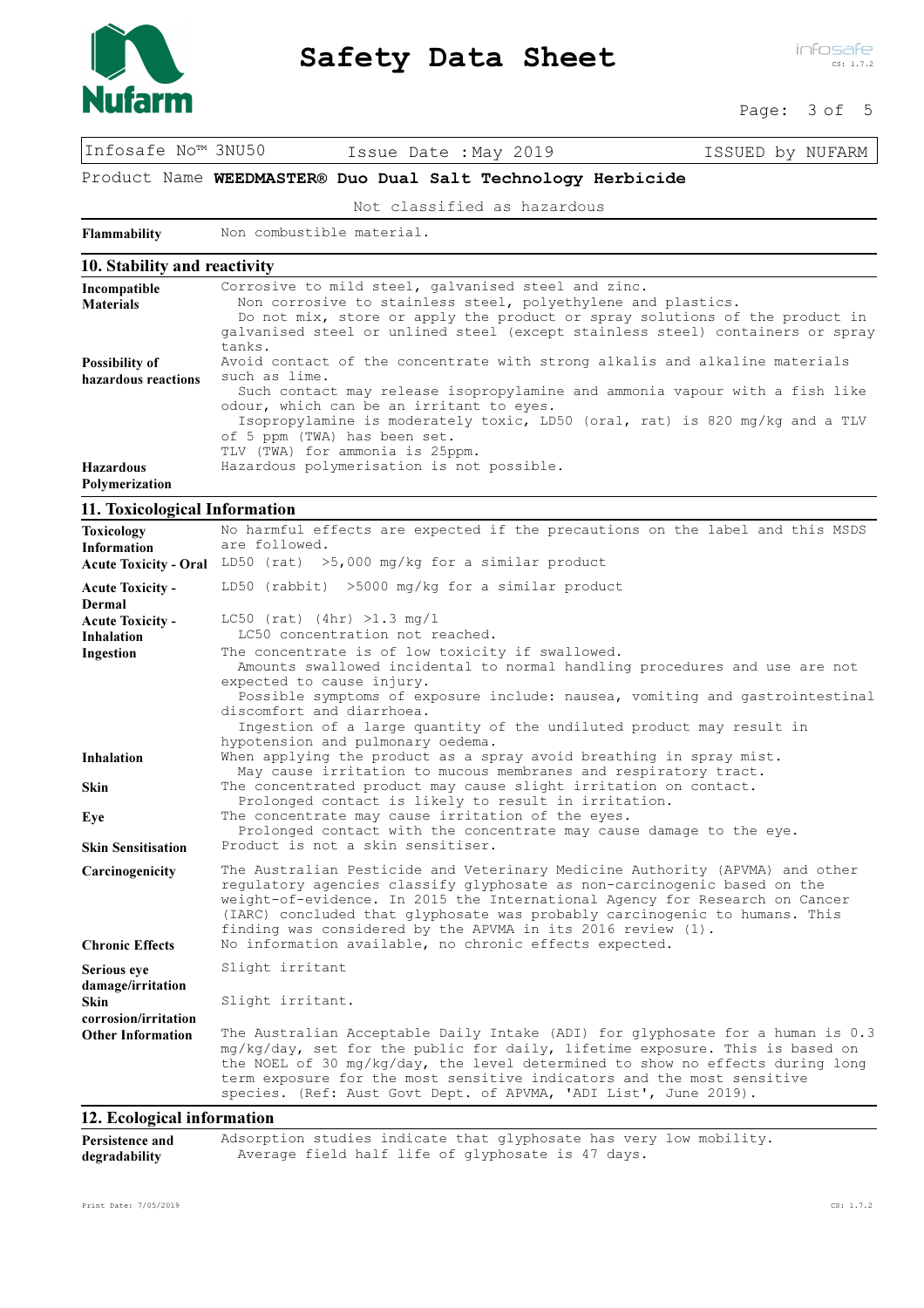

Page: 4 of 5

Infosafe No™ 3NU50 Issue Date :May 2019 ISSUED by NUFARM

### Product Name WEEDMASTER® Duo Dual Salt Technology Herbicide

Not classified as hazardous

| Known Harmful<br><b>Effects</b> on the<br><b>Environment</b> | Glyphosate products do not appear to pose any threat to birds.                                                                                                                                                                                                                                                                                                                                                                                                                                                 |
|--------------------------------------------------------------|----------------------------------------------------------------------------------------------------------------------------------------------------------------------------------------------------------------------------------------------------------------------------------------------------------------------------------------------------------------------------------------------------------------------------------------------------------------------------------------------------------------|
| <b>Other Precautions</b>                                     | Do not spray in high winds.<br>Do not contaminate dams, waterways or sewers with this product or the<br>containers which have held this product.                                                                                                                                                                                                                                                                                                                                                               |
| <b>Environmental</b><br><b>Protection</b>                    | Glyphosate is a non-selective contact herbicide.<br>Spray drift can cause damage, read the label for more information.<br>This product is permitted for the control of certain weed species in<br>waterways. Carefully read the precautions under 'Aquatic Weed Control' in the<br>'Directions For Use' table on the label.                                                                                                                                                                                    |
| <b>Acute Toxicity - Fish</b>                                 | LC50 (96hr) for rainbow trout is >989 mg/l.<br>LC50 (96hr) for carp is $>895$ mg/l<br>Not toxic to fish.<br>The above data is for the formulated product.                                                                                                                                                                                                                                                                                                                                                      |
| <b>Acute Toxicity -</b><br>Daphnia                           | EC50 (48hr) for daphnia is $675 \mu q/l$ for the formulated product                                                                                                                                                                                                                                                                                                                                                                                                                                            |
| <b>Acute Toxicity -</b><br>Algae                             | $EC50$ (72hr) for algae 150 mg/l.                                                                                                                                                                                                                                                                                                                                                                                                                                                                              |
| <b>Acute Toxicity -</b><br><b>Other Organisms</b>            | Birds: Not toxic to birds. LD50 for mallard ducks and bobwhite quail (diet) is<br>$>5620$ mg/kg<br>Bees: Not toxic to bees. LD50 >100 µq/bee.<br>LC50 (96hr) for leopard frog tadpole is $>1040 \text{ mg/l}$                                                                                                                                                                                                                                                                                                  |
| 13. Disposal considerations                                  |                                                                                                                                                                                                                                                                                                                                                                                                                                                                                                                |
| <b>Product Disposal</b><br><b>Container Disposal</b>         | On site disposal of the concentrated product is not acceptable.<br>Ideally, the product should be used for its intended purpose. If there is a<br>need to dispose of the product, approach local authorities who hold periodic<br>collections of unwanted chemicals (ChemClear®).<br>Do not use this container for any other purpose.<br>Triple or preferably pressure rinse inner bladder or containers before<br>disposal. Add rinsings to the spray tank. Do not dispose of undiluted<br>chemicals on site. |

 If recycling, replace cap and return clean containers to recycler or designated collection point.

 If not recycling, break, crush or puncture and deliver empty packaging for appropriate disposal at an approved waste management facility. If an approved waste management facility is not available, bury the empty packaging 500mm below the surface in a disposal pit specifically marked and set up for this purpose clear of waterways, desirable vegetation and tree roots, in compliance with relevant local, state or territory government regulations.

 drumMUSTER is the national program for the collection and recycling of empty, cleaned, non returnable crop production and on-farm animal health chemical containers. If the label on your container carries the drumMUSTER symbol, triple rinse the container, ring your local Council, and offer the container for collection in the program.

 Returnable containers: empty contents fully into application equipment. Replace cap, close all valves and return to the point of supply for refill or storage.

DO NOT burn empty containers or product.

### 14. Transport information

| <b>Transport</b> | It is good practice not to transport agricultural chemical products with      |
|------------------|-------------------------------------------------------------------------------|
| Information      | food, food related materials and animal feedstuffs.                           |
| Storage and      | Not classified as a Dangerous Good for transport by road and rail (ADG 7), by |
| <b>Transport</b> | sea (IMDG 2014) or by air (IATA).                                             |

### 15. Regulatory information

Information Poisons Schedule 55

Regulatory Australia: WHS regulations (2011) - Schedule 11: classification not listed.